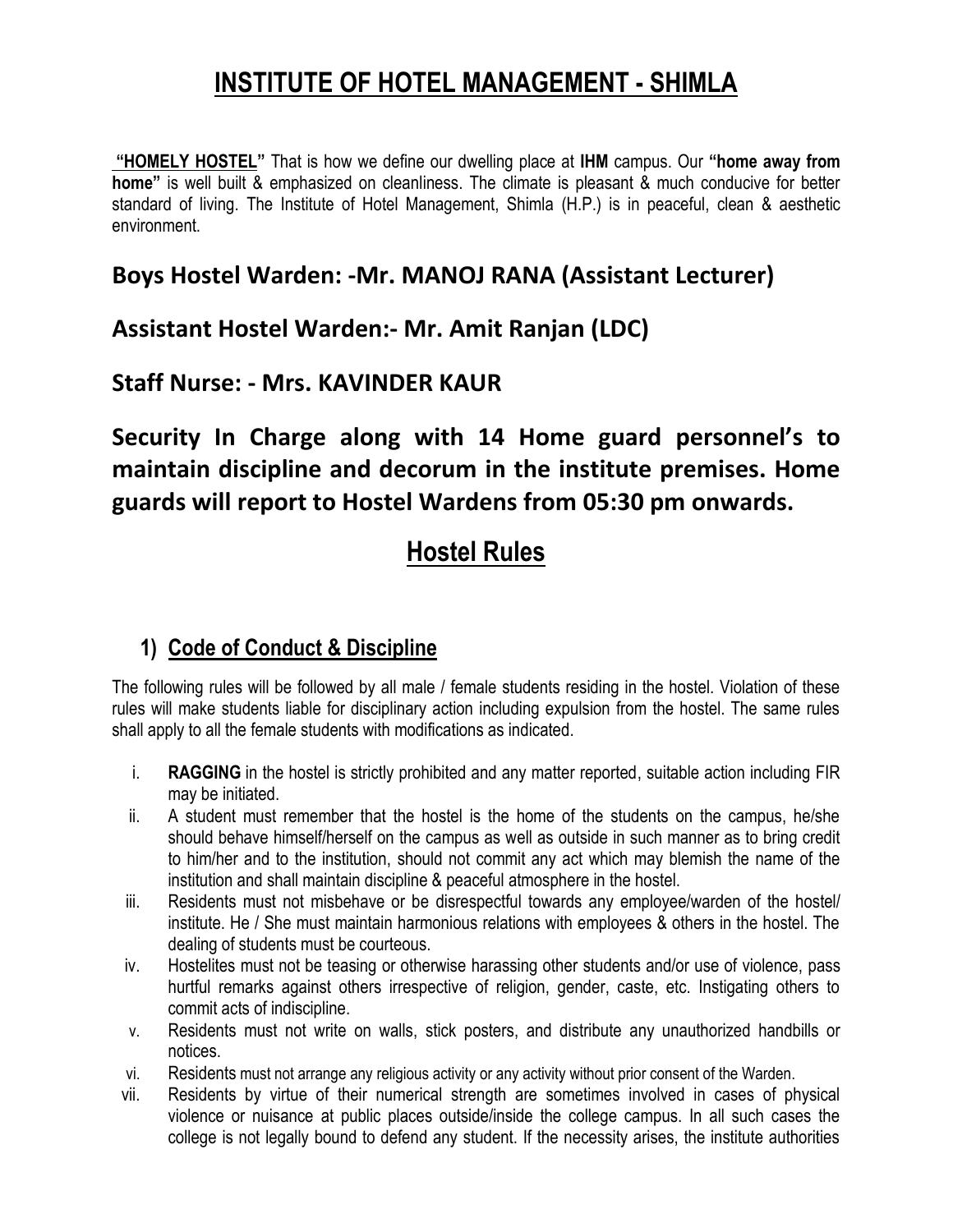may inform the guardian/parents of the resident involved in such incidents. Parents are especially requested to guide their wards so that they don't indulge in any such incidents.

- viii. Hostelites should not disturb or be a nuisance to the others residing on campus in any manner.
- ix. Hostelites should be decently dressed while roaming around campus.
- x. Residents will carry their identity card all the time and produce the same whenever demanded by the authorities.
- xi. Residents must switch off all the electrical appliances and close all taps while going out of the rooms. Residents are allowed to use their own electrical appliances such as heating heaters during winters but only with prior written approval of the warden. In case anyone found using the same would be confiscated from the student and suitable fine will be imposed.
- xii. Residents should use water and electricity judiciously.
- xiii. Residents are not to tamper with electrical & sanitary installations. The cost of repair to any damage done to them will be realized from the residents.
- xiv. Residents will be personally and collectively responsible for any loss or damage to the hostel furniture or other fittings in the room and other places in the hostel. Residents must handle hostel equipments carefully and not abuse or tamper with them
- xv. Damage to any property of hostel will result into a fine upto Rs. 2000/- or the actual cost of damage whichever is less.
- xvi. Consumption of alcohol, use of tobacco (in any form) and use of illegal drugs (any intoxicating substance) are strictly prohibited in and around the hostel and institute premises. Residents would not be allowed to enter institute's premises if they have consumed alcohol or any other intoxicating material from outside the campus. Residents found indulging in consumption of alcohol, drugs, smoking & gambling in hostels shall be punished with a fine of Rs. Up to 5000/- or expulsion from hostel or both.
- xvii. Residents found with weapons (any kind) in their possession in the hostel other than those used for their prescribed training will be asked to vacate the hostel immediately and no fee will be refunded.
- xviii. Television in recreation hall can be viewed from 5:30 p.m. till 9:00 p.m. (However on Saturday, Sunday and holiday's television viewing during day will be allowed) ( Girls can watch TV till 08:15 pm only) *Television will remain closed during class tests, and semester ending examination*s.
- xix. Cooking in any part of the hostel is not allowed except tea, coffee and Maggie only.
- xx. Residents will not bring food from mess to hostel in any case except only in the case when resident is sick and cannot come to mess. In this case his/her friend can bring food to hostel after taking permission from warden in writing.
- xxi. No one should use the belongings of other students without their consent.
- xxii. Each hosteller is responsible to maintain 75% attendance in classes.
- xxiii. The hostel would remain closed from 09.00 a.m. to 04.30 p.m. during the working days of the college. No student will stay back in the hostel during these hours. If student is sick and cannot attend class then permission would be granted only by the warden before 08:30 am. In case student is not feeling well in the class or after 09:00 am and student wants to rest in the hostel then student will have to take permission from concern class teacher or Academic In charge in writing only then hostel gate will be opened.
- xxiv. Hostel will be opened during lunch time.. After that all residents will go back for their classes.
- xxv. After attendance all hostel residents should be in their allotted rooms.
- xxvi. Loud Music system or loudspeaker in any kind is not allowed in the room or anywhere in the campus. If anyone found playing music loudly without permission then his/her music system will be withheld and fine will be imposed.
- xxvii. Complaints or grievances should be given in writing to the Hostel Warden.
- xxviii. The Warden or a member(s) of institute staff nominated by the Principal of the Institute can inspect the room of any student at any time.
- xxix. Checking of students may be done at any time by the warden.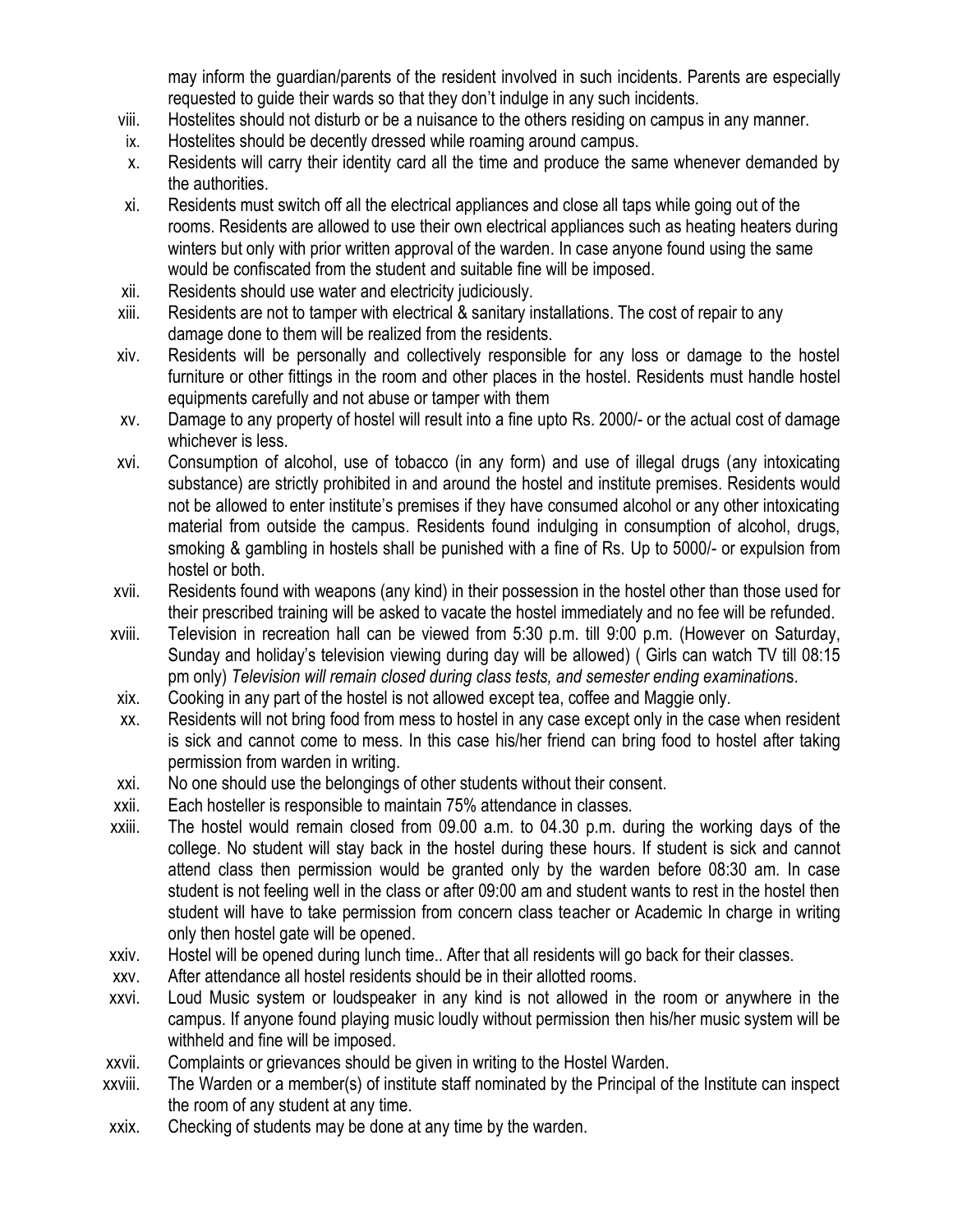**Student will be fined or expelled from the hostel by institute authorities for not following the rules and regulations. In case the expulsion from the hostel, he/she shall not be entitled for any refund of fee including mess charges for the year.**

### **2) Leave, Vacation, ODC and Hostel Timings:-**

- i. Hostel inmates are allowed to go on out of station leaves, night outs and participation in Industrial exposure opportunity in form of Outdoor Catering Activities (only in holidays) as per his/her request, institute is not responsible for any unfortunate event or mishap during the course of travel or at any time during the event. For this purpose students needs to take out pass from warden with stamp.
- ii. If the students are going outside the hostel for day only i.e. going in the morning and will come back till evening on stipulated time then they do not need to take out pass from the warden. In this case they must mention details on the register at main gate like their name and room number, phone number, date & time of departure, area of visit, relation with guardian and signature.
- iii. Students are not allowed to be outside the hostel after prescribed time for any reason without prior approval of Warden & without making entries in the register.
- iv. The students who are going to local guardians for night must mention details on the register like their address, phone number, date & time of departure, relation with guardian with prior approval of Warden.
- v. All residents should be back in the hostel as per prescribed timing, resident must inform about his absence to the warden in case of emergency.
- vi. Girls are not allowed to stay overnight out of the hostel. In urgency written permission from warden is required. Warden to make sure that same has been intimated to the parents of girl. If parents do not allow then warden would not allow.
- vii. Gates of boys' hostel will close after attendance & will be open at 05:00 am.
- viii. Gates of Girls' hostel will be close after attendance & will open at 06:00 am.
- ix. Roll call will be taken daily by warden on stipulated time i.e. 09:10 pm for boys and 08:15 pm for girls. Apart from these timings roll call may be taken at any time by the warden or Home guard on duty.

Note : - After the roll call hostel residents are not allowed to leave the Hostel premises.

- x. After outing in holidays or weekends students should come back to hostel till 05:00 pm.
- xi. In working days last entry at main gate is following.

In Summers till 06:30 pm i.e. (from April till October). In Winters till 06:00 pm i.e. (from November till March).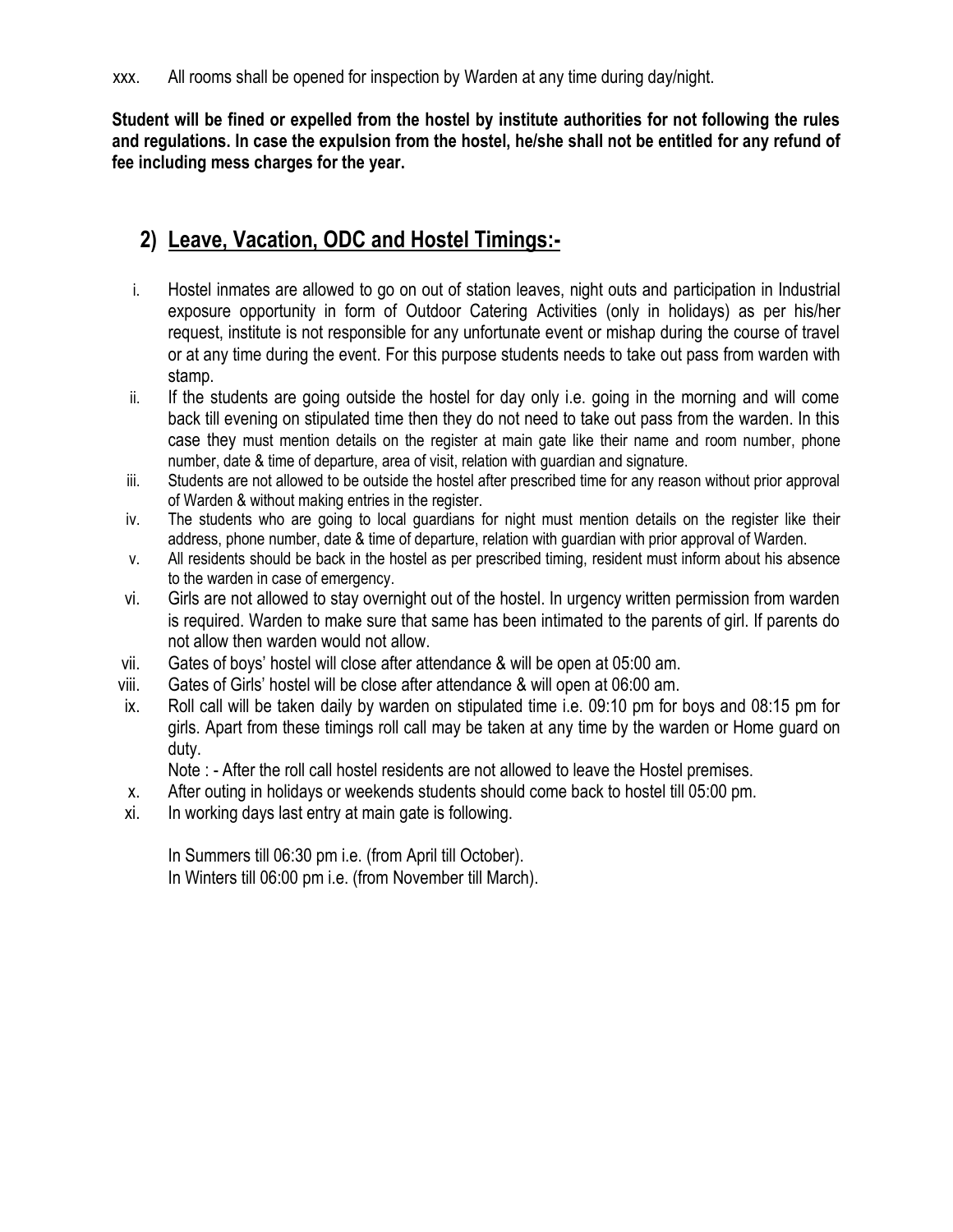### **3) Rooms/Facilities**

- i. Each Hosteller is required to bring his/ her daily need items like bedding, bucket and mug with themselves at the time of joining the hostel. **Because each hosteller will be provided with one bed, one study chair, one table and one lockable cupboard only.**
- ii. Every student should stay in the accommodation allotted to him/her by the Warden/Matron concerned. He / She will not be allowed to change the accommodation once allotted.
- iii. A student once admitted in the hostel continues to be a hostel inmate throughout the academic session. **No amount will be refunded if the inmate decides to leave the hostel mid-session.**
- iv. A student should check the fittings in his/her room at the time of occupation. If there is any deficiency or inadequacy, it should be brought to the notice of the hostel staff. He/she shall be responsible for the fittings and shall see to it that they are in working order at the time of handing over charge of the room when he/she leaves the hostel.
- v. Students are not allowed to use electrical equipments that draws high current e.g. heaters, iron etc. Heaters /geysers /immersion rod (ISI Mark) may be allowed in winters **with prior written permission of the warden.**

#### **5) Visitors:-**

- i. Only Father/brother and (male siblings) may enter the Boys' Hostel and mother/sister and (female siblings) may enter the Girl's Hostel (prior permission must be obtained from the Hostel Wardens). **No male visitor is allowed in girls' hostel. If there is an emergency and male entry is required then lady security guard or girl's hostel warden or both will go along with that male.**
- ii. **No female visitor is allowed in boy's hostel. If there is an emergency and female entry is required ( for e.g. In case of medical emergency staff nurse needs to enter boys hostel) then male security guard or Boys hostel warden or both will go along with that female.**
- iii. No parent / friend / relatives will be allowed to stay in the hostel.
- iv. **Day scholar are not allowed in the hostel, if any hosteller is found entertaining day scholar in his / her room, strict action will be taken against him / her leading to expulsion from the hostel.**
- v. Non hostelites and outsiders are not permitted into the Hostel premises.
- vi. Non hostelites and outsiders are not allowed to enter institute premises after office timing and in holidays, vacations, weekends and 4azette holidays.

### **6) Safety & Security:-**

- i. Students must not keep valuables in their rooms.
- ii. A student himself/herself is responsible for custody of all of his/her belongings. **The Institute will not be held responsible for any loss incurred due to his/her negligence or any other reason whatsoever.**
- iii. A student shall not hand over the keys of his/her room to any other student / person
- iv. He / She not to make duplicate keys of Hostel rooms or any Hostel property therein.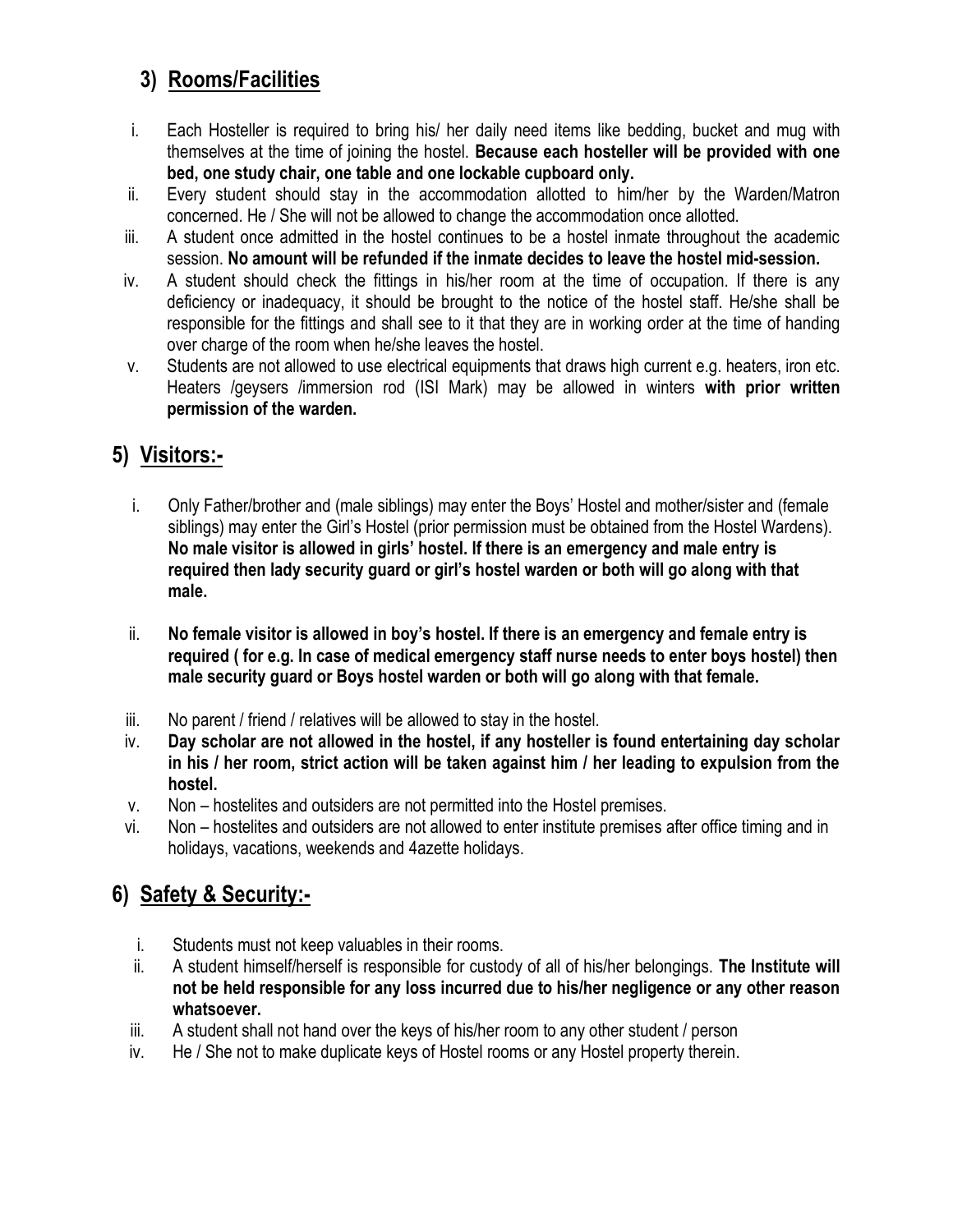### **7) Hygiene & Sanitation:-**

- i. Cleanliness of the room is to be maintained by the student himself/herself.
- ii. Hostlers are required to keep their room and surroundings clean and do sweeping in the room and keep dust bin outside their room, should not throw garbage out of the window, in case anybody's room found dirty a fine up to Rs.500/- would be imposed.
- iii. He / She must maintain high standard of decorum in IHM premises.

#### **8) Medical Cases:-**

### **FOR ANY KIND OF MEDICAL EMERGENCY, MEDICAL ASSISTANCE OR FOR FIRST AID RESIDENTS MAY CONTACT TO Mrs. KAVINDER KAUR (STAFF NURSE).**

- i. All cases of illness, injury and accident must be reported to the staff nurse immediately.
- ii. If injury or illness is serious then staff nurse will call ambulance.
- iii. If ambulance service is late or they say that they will come late and illness is serious then staff nurse will arrange taxi for transport.
- iv. For the safety of students one guard (lady for girls and male for boys) along with staff nurse will go in ambulance or taxi to hospital.
- v. Hostelites suffering from infectious diseases shall, under medical advice, be: allowed to leave the hostel, isolated in the hostel, or admitted to hospital according to nature of the disease.
- vi. In case of any ill health/ medical emergency the taxi and hospitalization charges/medical bills will have to be borne by the student himself/ herself.

#### **9) Hostel Mess:-**

- i. The hostel has facility for all 3 meals of the day on holidays and only Breakfast and Dinner for working days. **Residents will not go into the cooking area while the food is being prepared.**
- ii. **Meals will not be served after the fixed hours except in case of illness with prior consent of the Warden. All the boys are required to wear proper clothes to go mess, under no circumstances boys in Bermuda/sleeveless clothes etc. will be allowed to dine in the mess or walk in the campus.**
- iii. The mess will remain closed during vacation. Dates for closure will be decided by warden.
- iv. All complaints, which require immediate attention of warden, should be made in writing.

*Note:-The hostel mess will formally close on the day of the last examination of Second Semester for all the hostel residents.*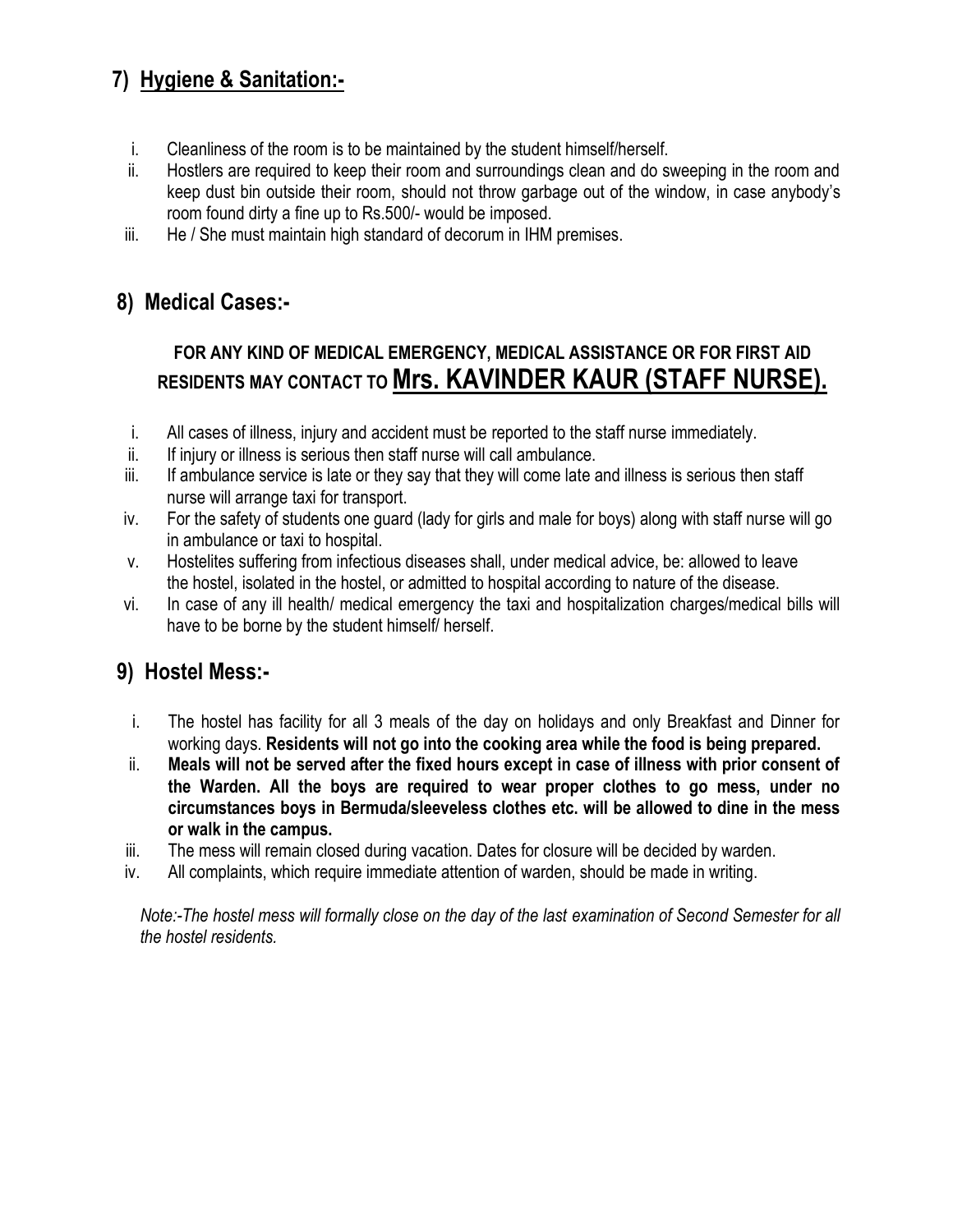## **10) BADMINTON PLAYING TIMING**

## **All Hostel students can play badminton in Auditorium at following timings**

**GIRLS: - 07:00 am – 08:00 am**

 **05:30 pm – 06:15 pm**

 **BOYS**: - **06:00 am – 07:00 am 06:15 pm – 07:15 pm**

**NOTE: - Auditorium will be closed for badminton when there is placement going on or any official work in which auditorium is required.**

**All other games will be played after 05:30 pm.**

**11) Maintenance Issues :** 

**FOR ANY KIND OF MAINTENANCE/ELECTRIC AND PLUMBING WORK CALL**

## **MR. JASWINDER SINGH**

## **(JASSI)**

## **9805777485**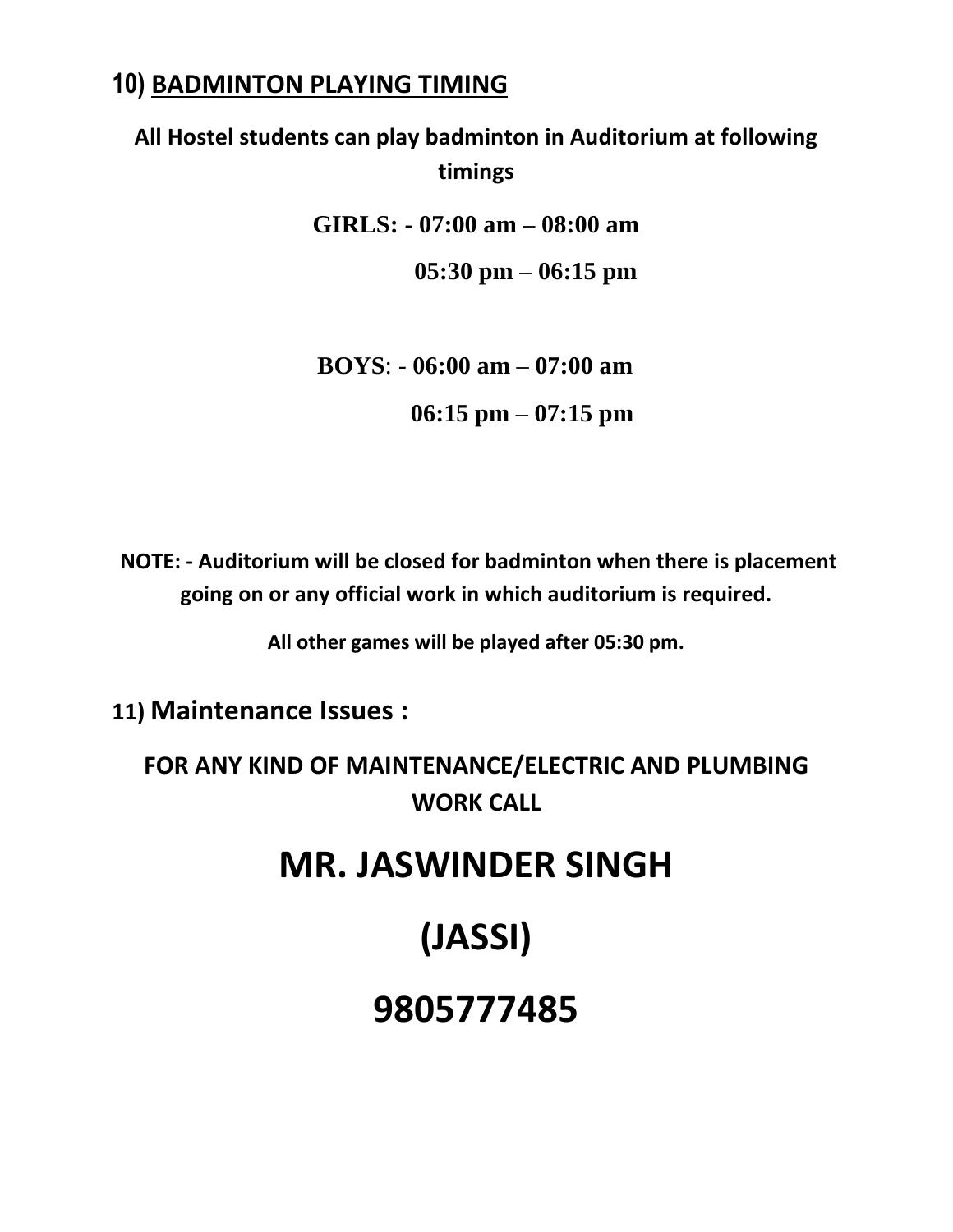## **12) GUIDELINES FOR HOME GUARD**

1) Be on duty on following points 24 hours.

## **MAIN GATE OFFICE GATE BOYS HOSTEL GIRLS HOSTEL**

2) Open Recreation hall at 07:00 am and close after breakfast at 09:00 am daily on working days.

3) In evening again open recreation hall at 05:30 pm and close at 09:00 pm daily on working days.

4) In holidays open Recreation hall at 07:00 am and close at 09:00 pm.

5) Switch on all street lights at 06:00 pm in winters.

- 6) Switch off all street lights 07:00 am in winters.
- 7) Switch on all street lights at 07:00 pm in summers.
- 8) Switch off all street lights 06:00 am in summers.

9) During meal time all hostel duty home guard will be at dining hall.

10) In working days outsiders/non hosteller should not be in the campus before 08:00 am and after 05:30 pm.

11) In holidays/weekends/ outsider or non hostellers are not allowed in the campus.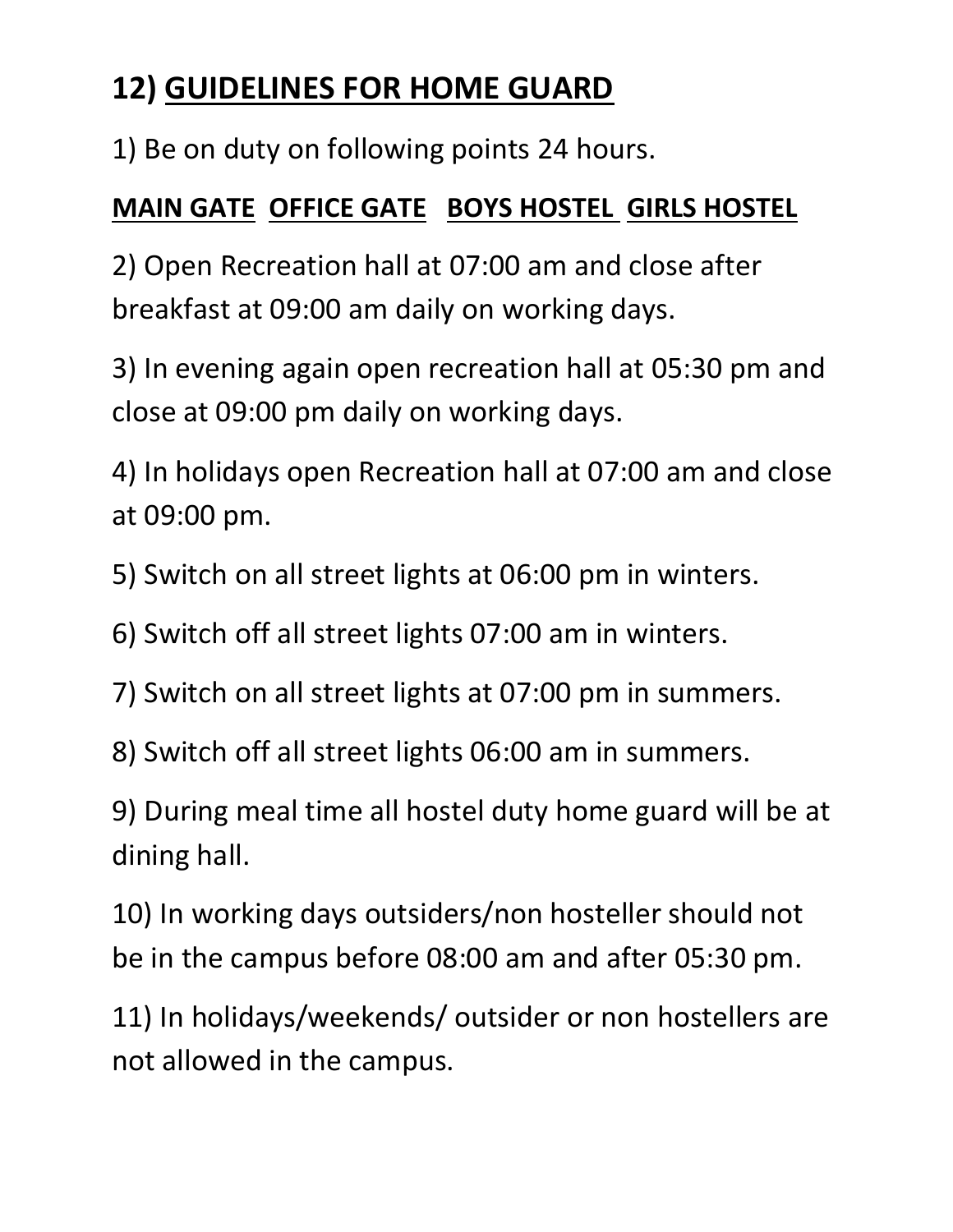12) In the absence of wardens if any student wants to go out for night or wants to take leave then out pass will be given by Mr. Surinder Singh (Assistant Lecturer) and Mrs. Kavinder Kaur (Staff Nurse).

13) If all are absent (Wardens, Staff Nurse and Mr. Surinder Singh) then security In charge will do the above formalities.

14) Follow the last entry rules for student at main gate

SUMMERS: - Till 06:30 pm **(APRIL TO OCTOBER).**

WINTERS: - Till 06:00 pm **(NOVEMBER TO MARCH).**

**This timing is for working days**

15) Non hostellers and outsiders are not allowed in the hostel.

16) Proper checking at main gate when student comes from outside.

## **Note: - Girls checking will be done by lady home guard inside the guard room at main gate.**

17) Home guard can check any student if it seems doubtful at any time.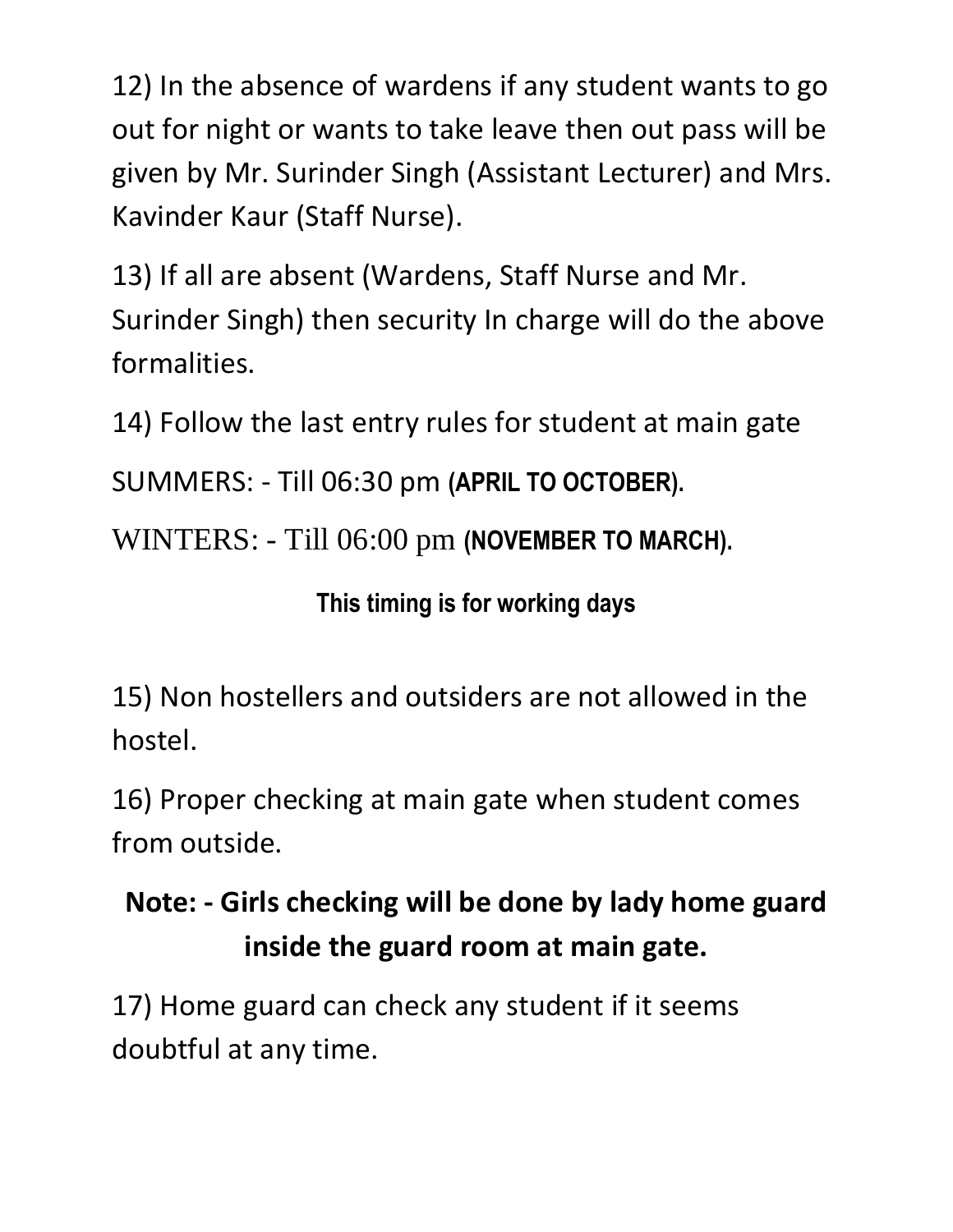18) During activity time like Badminton, Table Tennis, Volleyball, Gym and other activities in the recreation hall take regular rounds to maintain discipline.

19) Last Whistle at 10 pm daily.

20) Whistle at 08:50 am then lock the hostel at 09:00 am after checking all rooms personally on working days.

21) If any student is not going to college due to any reason then student should have a written permission with stamp from warden.

22) Open and close Gym according to Gym time table.

23) Check Hostellers Identity card at main gate.

24) Make sure no item or furniture is moved or misused in recreation hall.

25) Make sure no student is wandering around after dusk.

26) Open hostel gates in lunch in your presence. Be there and then close hostel gates when lunch is over after evacuating all students from the hostel

**(Note: - Check Hostel Identity-Card properly** 

**Non hosteller should not enter the hostel)**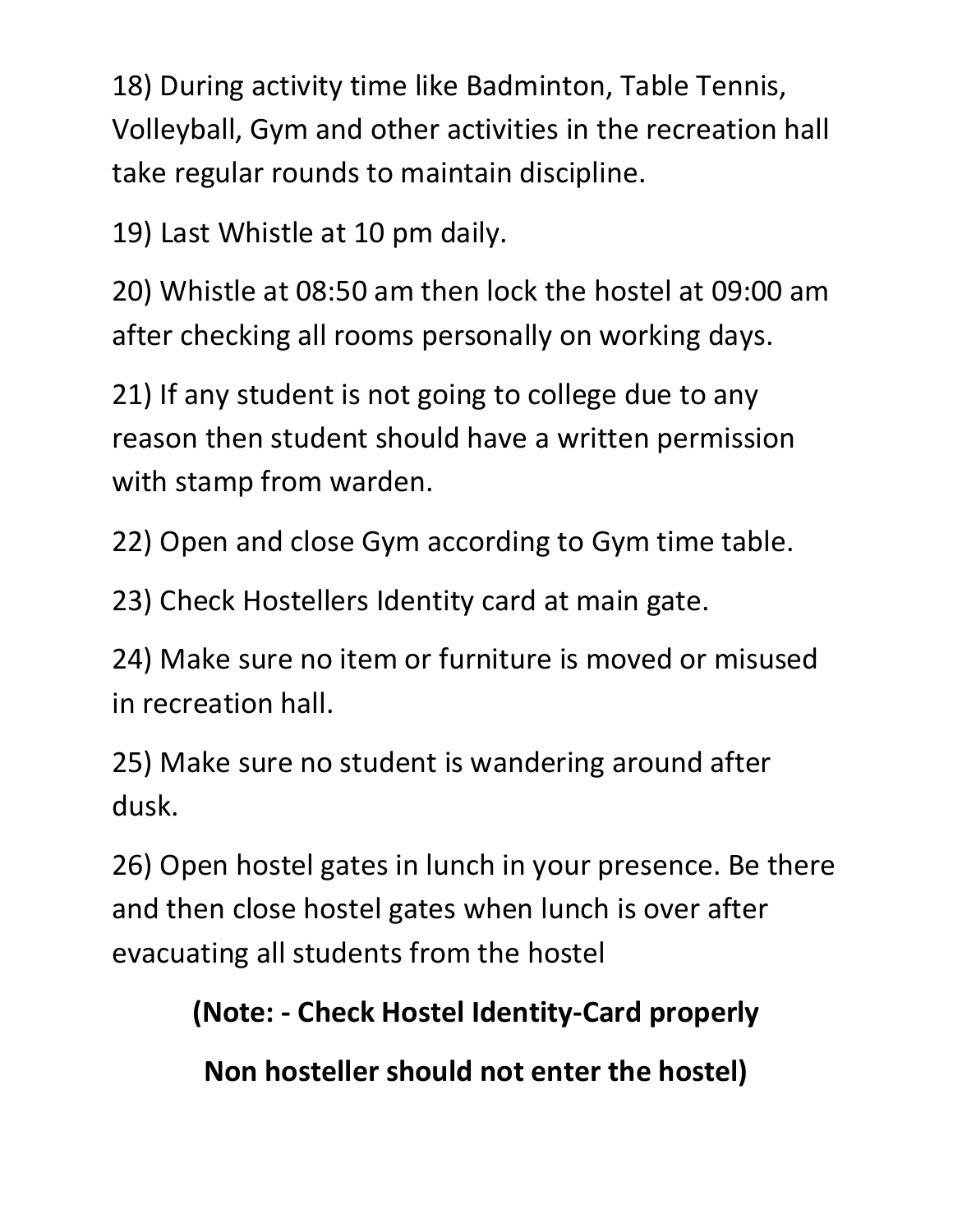27) Hostel gates will remain close from 09:00 am to 04:30 pm except lunch timing.

28) Make sure no boy is sitting in front of girls hostel gate.

29) Check out timing and check in timing of students at main gate register will be checked by home guard on duty on daily basis. If any students come late or do not come on time then inform concern warden.

30) If any student is sick and ambulance/car has been called to take that student to hospital then one home guard will go along with that student. Lady home guard for female student and Male home guard for male student.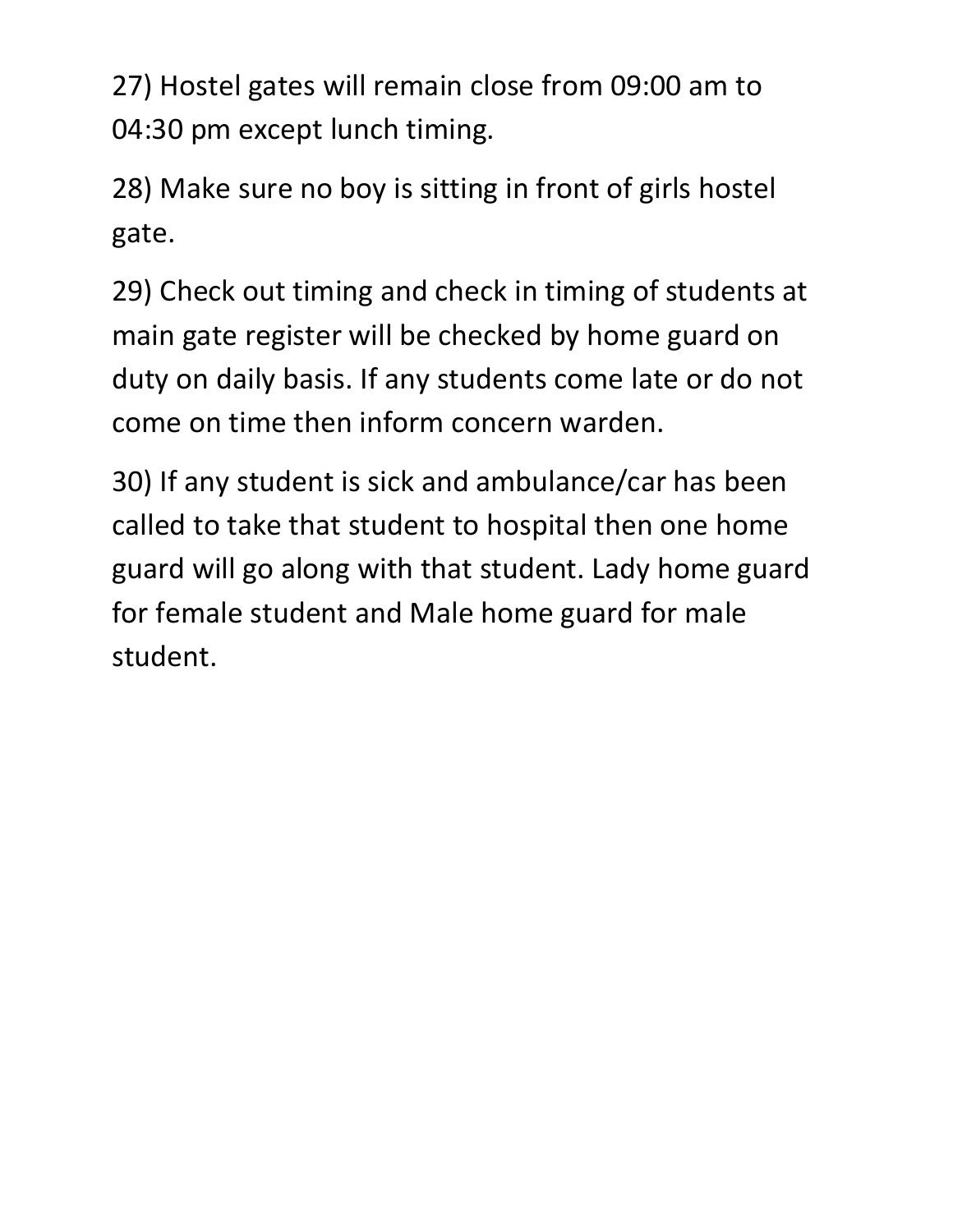# **GYM TIMING**

## **MORNING**

**(05:00 am to 08:00 am)**

| <b>BATCH-1</b>    | <b>BATCH-1</b> | <b>BATCH-2</b>    |
|-------------------|----------------|-------------------|
| <b>BOYS</b>       | <b>GIRLS</b>   | <b>BOYS</b>       |
|                   |                |                   |
| 05:00 AM TO 06:00 | 06:00 AM TO    | 07:00 AM TO 08:00 |
| <b>AM</b>         | 07:00 AM       | <b>AM</b>         |
|                   |                |                   |
|                   |                |                   |

## **EVENING**

## **(05:30 pm to 08:30 pm)**

| <b>BATCH-2</b> | <b>BATCH-3</b> | <b>BATCH-4</b> |  |
|----------------|----------------|----------------|--|
| <b>GIRLS</b>   | <b>BOYS</b>    | <b>BOYS</b>    |  |
| 05:30 PM TO    | 06:30 PM TO    | 07:30 PM TO    |  |
| 06:30 PM       | 07:30 PM       | 08:30 PM       |  |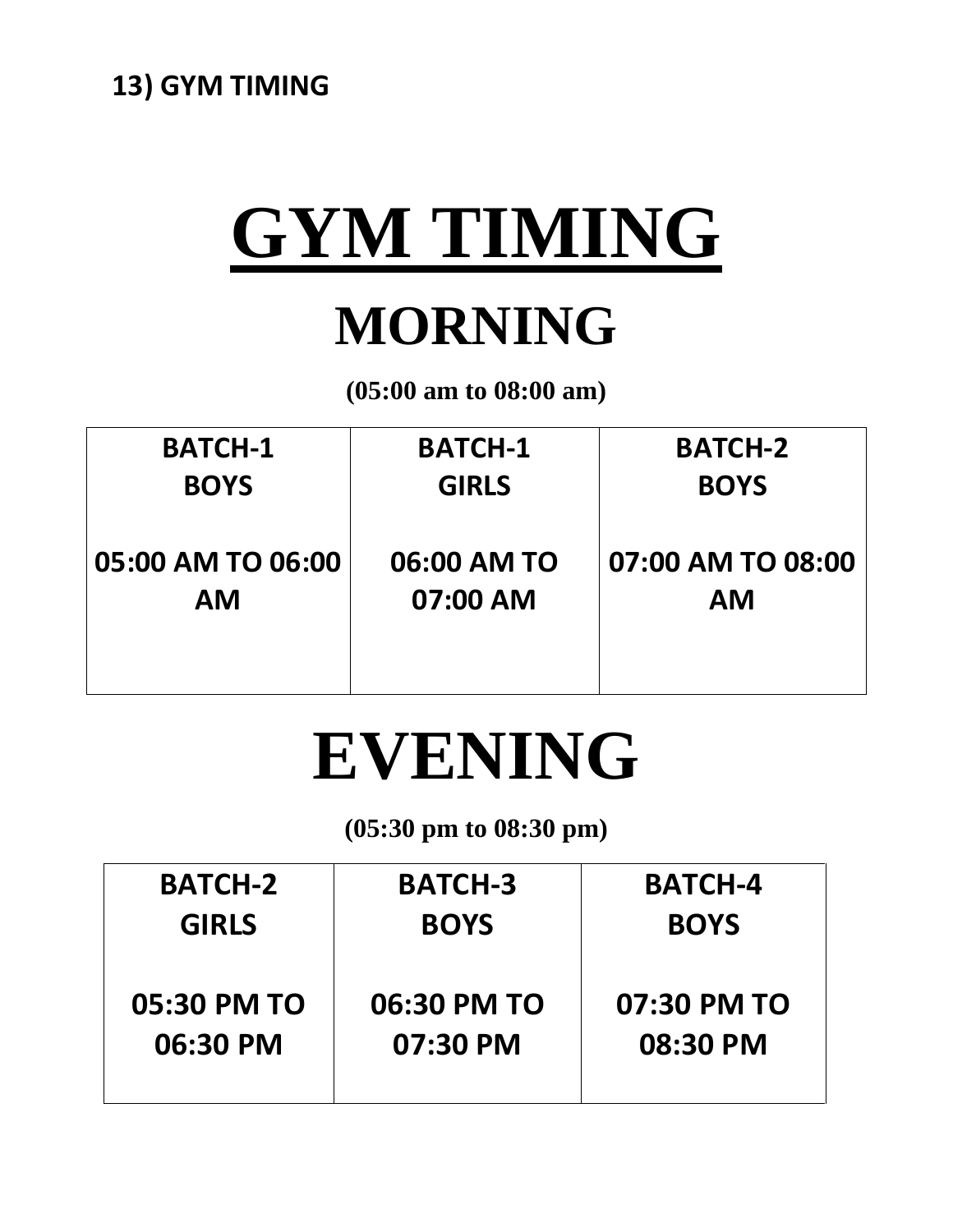## **GYM WILL REMAIN CLOSE ON SUNDAY**

## **14) OUT PASS TIMING**

If any student wants to go out for a night then he/she is required to take out pass from concern wardens. This will also be communicated to parents by wardens through SMS/call.

## **TIMING**

## **06:00 pm – 07:00 pm**

**Follow this timing strictly, No out pass will be issued if you did not come in above mentioned timing.**

## **15) STAYING IN HOSTEL**

If any student is not in the position to attend classes because of sickness or any other valid reason and want to stay back in hostel then he/she is required to have a written permission from warden

before **08:30 am.**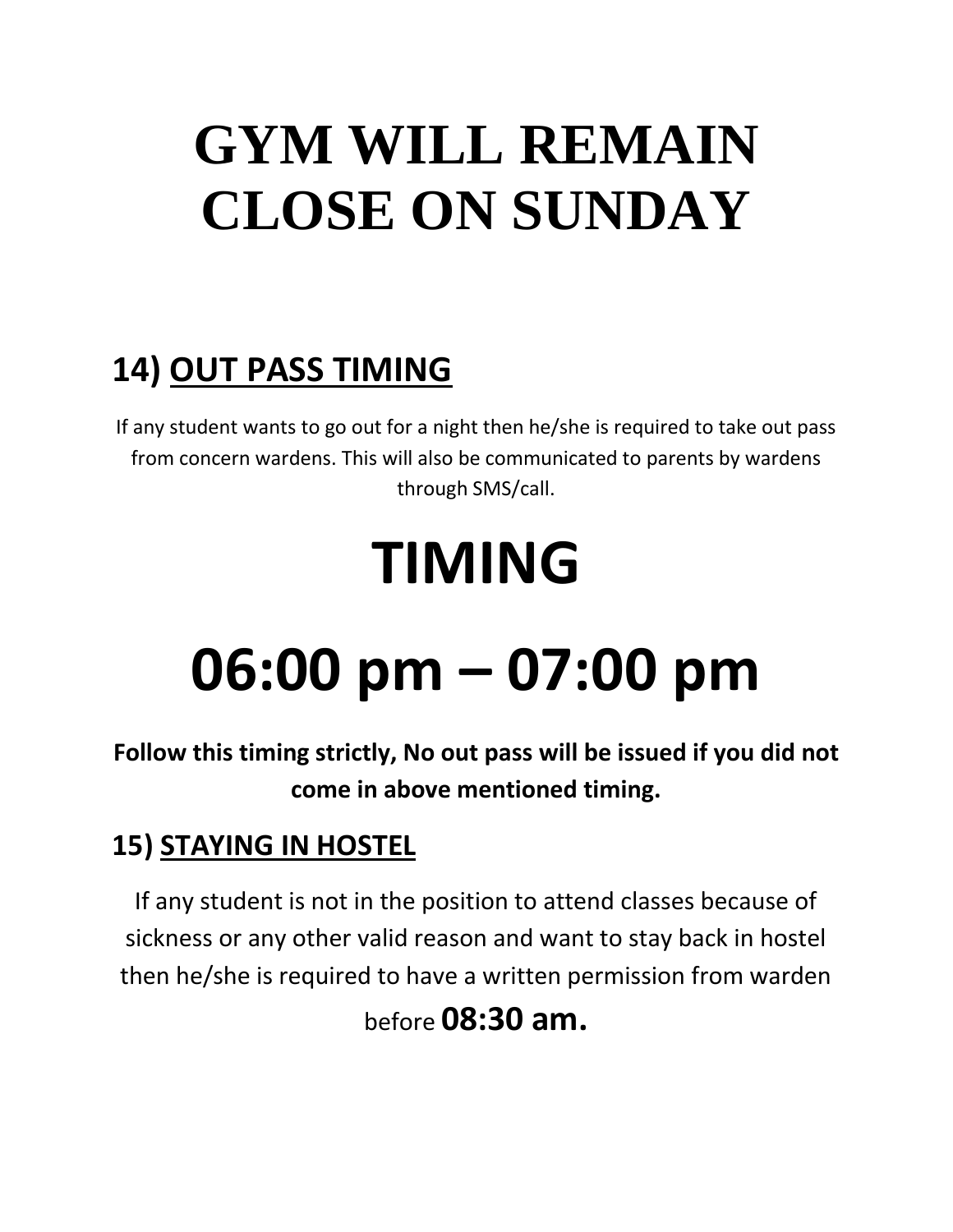Teachers will come for hostel rounds between **09:00 am to 09:30 am.** If any student is found in hostel without permission then a strict action will be taken against him/her.

After 09:00 am when class would been started and if any student feels uncomfortable in the class and wants to rest in hostel then a written permission would be required signed by the concern class teacher, only then hostel gate will be opened.

## **16) LAUNDRY**

Washing linens/cloths is not allowed in the hostel other than undergarments. As it will result in water shortage and blockage in the hostel washrooms.

Use laundry services for this purpose provided by the institute.

If any student is found not following above instructions strict action will be taken against him/her.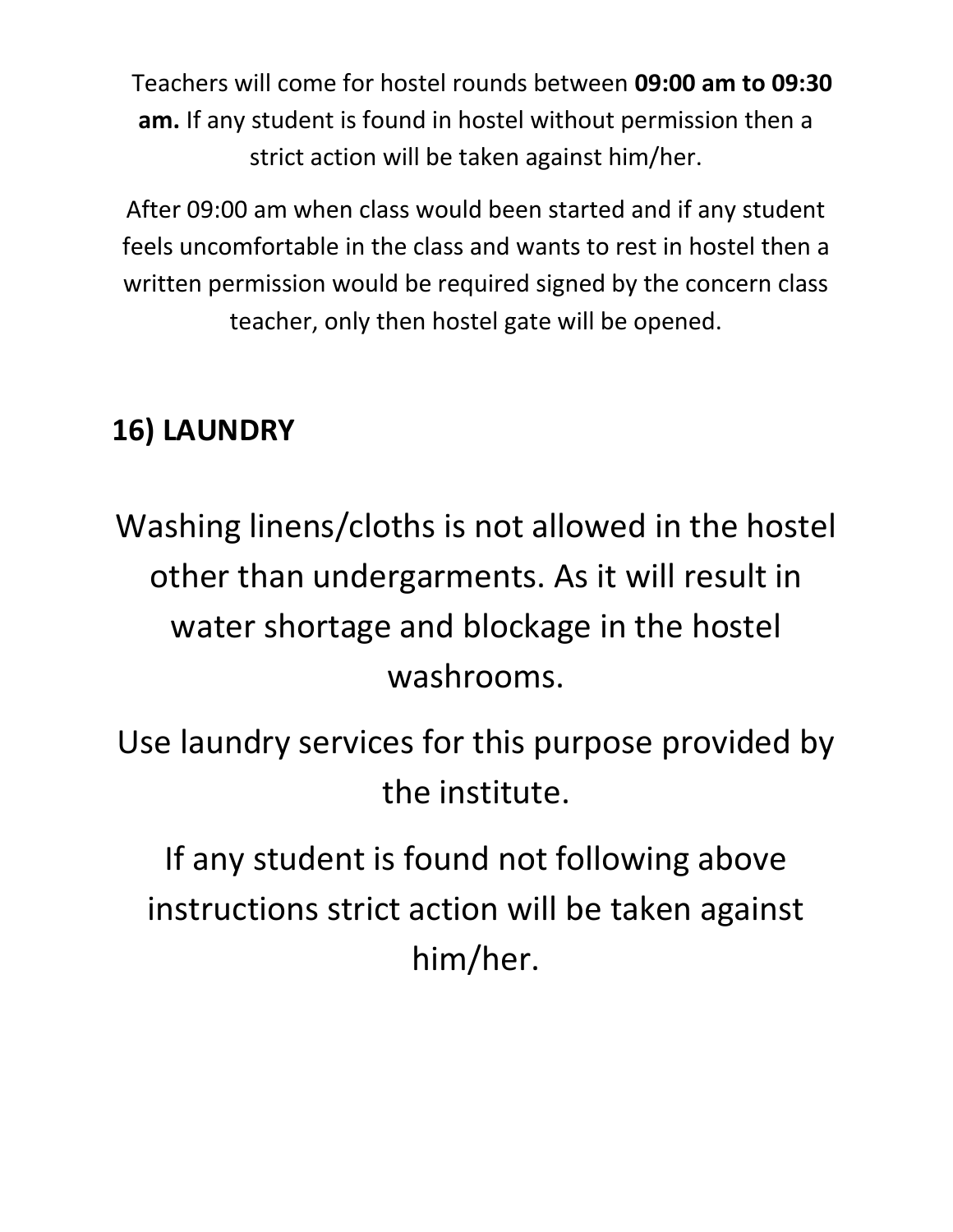## *Mess timings are as follows:*

| <b>Breakfast</b>     | $07:45$ to $08:10a.m.$ (GIRLS)                  |
|----------------------|-------------------------------------------------|
|                      | $08:10$ am to $08:45$ am (Boys)                 |
| Lunch<br>Evening tea | 01:15 to 02:00 p.m.<br>06:00 to 06:20 p.m.      |
| Dinner               | 07:45 to $08:15$ p.m. (GIRLS)                   |
|                      | $08:15 \text{ pm}$ to $09:00 \text{ pm}$ (Boys) |

(On weekends and holidays, breakfast will be served from 08:00 a.m. to 9:00a.m.)

**Note: - The rules and timings are subject to change by authorities without prior notice.**

**Principal / Hostel Warden**